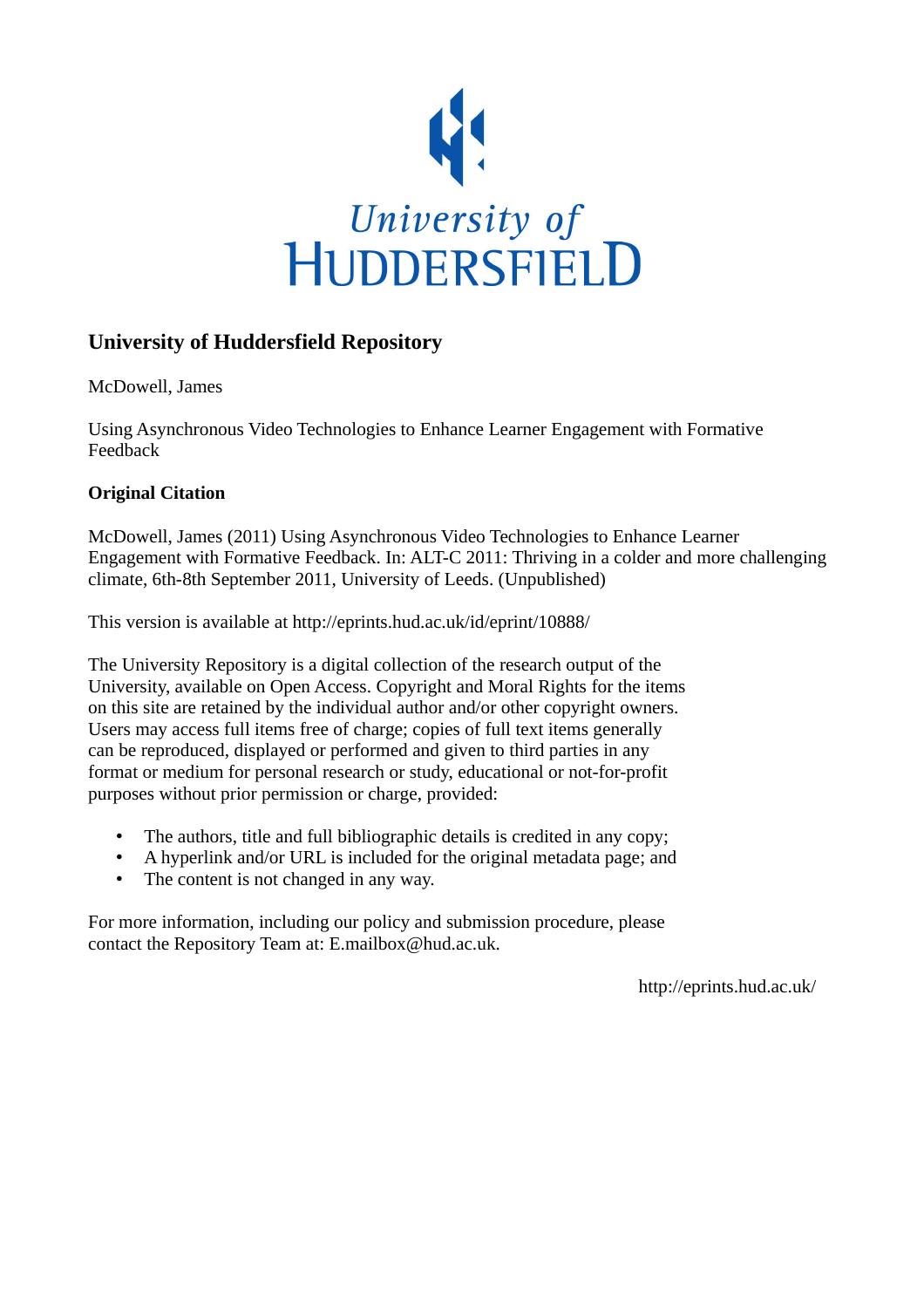# **USING ASYNCHRONOUS VIDEO TO PROMOTE LEARNER ENGAGEMENT THROUGH THE ENHANCEMENT OF ASSESSMENT AND FEEDBACK**

James McDowell, School of Computing and Engineering, University of Huddersfield

### **Abstract**

*The University of Huddersfield-funded 'Video Enhanced Response in Feedback Loops' Project (VERiFy) is using a participatory action research methodology to explore the potential of asynchronous video to promote closer learner engagement in the assessment and feedback process. The initial stage of the project has seen the involvement of academic practitioners at two Higher Education Institutions and from three subject disciplines, Computing, Psychology and Business. This paper presents the interim findings from the first evaluative cycle of an ongoing project, highlighting examples of how learners from Computing and Business disciplines engaged with and responded to the use of asynchronous video to enhance assessment and feedback, and how effective strategies are being developed for its use as a tool to promote dialogue.*

### **Introduction**

The opportunity for reflexivity is often cited in contemporary educational theory as a key benefit of asynchronous text-based approaches in online and blended learning communities (Garrison & Kanuka, 2004; Humfrey, 2010), however opportunities for reflexive discussions between learner and tutor within the framework of the assessment and feedback process are often limited (MacDonald, 2006), and, where feedback is summative, can lack the timeliness of formative feed-forward (Glover & Brown, 2006).

Text-based modes of communication have also been found to place limitations on the engagement of learners within the creative and numerate disciplines, for whom text can be less effective than audio-visual media (Shaffer, Doube & Tuovinen, 2003; DeVaney, 2009), and can act as a barrier to inclusivity for learners with conditions such as dyslexia (Woodfine, Nunes, & Wright, 2005).

Research exploring alternatives to asynchronous text-based approaches to enhance learner engagement with feedback has focused primarily on the use of audio (e.g. Belfer & Morgan, 2005; Ice, Curtis, Phillips & Wells, 2007; Doolan & Simpson, 2010), while technical considerations such as file size and bandwidth have meant the use of video in online and blended learning communities has previously been overlooked and underresearched. Against a backdrop of pedagogical developments in the areas of blended and mobile learning (Hung, Lin & Hwang, 2010), improvements in file compression, together with expansions in the provision of internet access and the development of more robust mobile communications networks, mean that greater consideration can now be given to using video to enhance the assessment and feedback process.

#### **Background, Context and Related Research**

The VERiFy Project is employing a participatory action research methodology to examine the emerging potential for asynchronous video to (i) enhance the assessment and feedback process through the integration of mobile technologies, (ii) encourage greater learner engagement within blended learning communities, and (iii) offer greater inclusivity for learners with difficulties such as dyslexia.

Academic practitioners at two UK Higher Education Institutions (UKHEIs) are engaged in the 12-month project, which sees the participation of learners from three subject disciplines: Computing, Psychology, and Business. The initial stage of the project has focused on the experience of learners in Computing and Business; in this first action research cycle the emphasis has been on providing learners with an initial exposure to video in both assessment of and feedback on their work, and an evaluation of the learner response to the introduction of this intervention, leading to three case studies detailed in the paper.

The findings of this initial evaluative phase are feeding into the development of a video feedback loop system; this pedagogic intervention will be deployed in the later stage of the *VERiFy* project, and is designed to encourage learner participation in dialogue with tutors around feedback on specific aspects of their work, and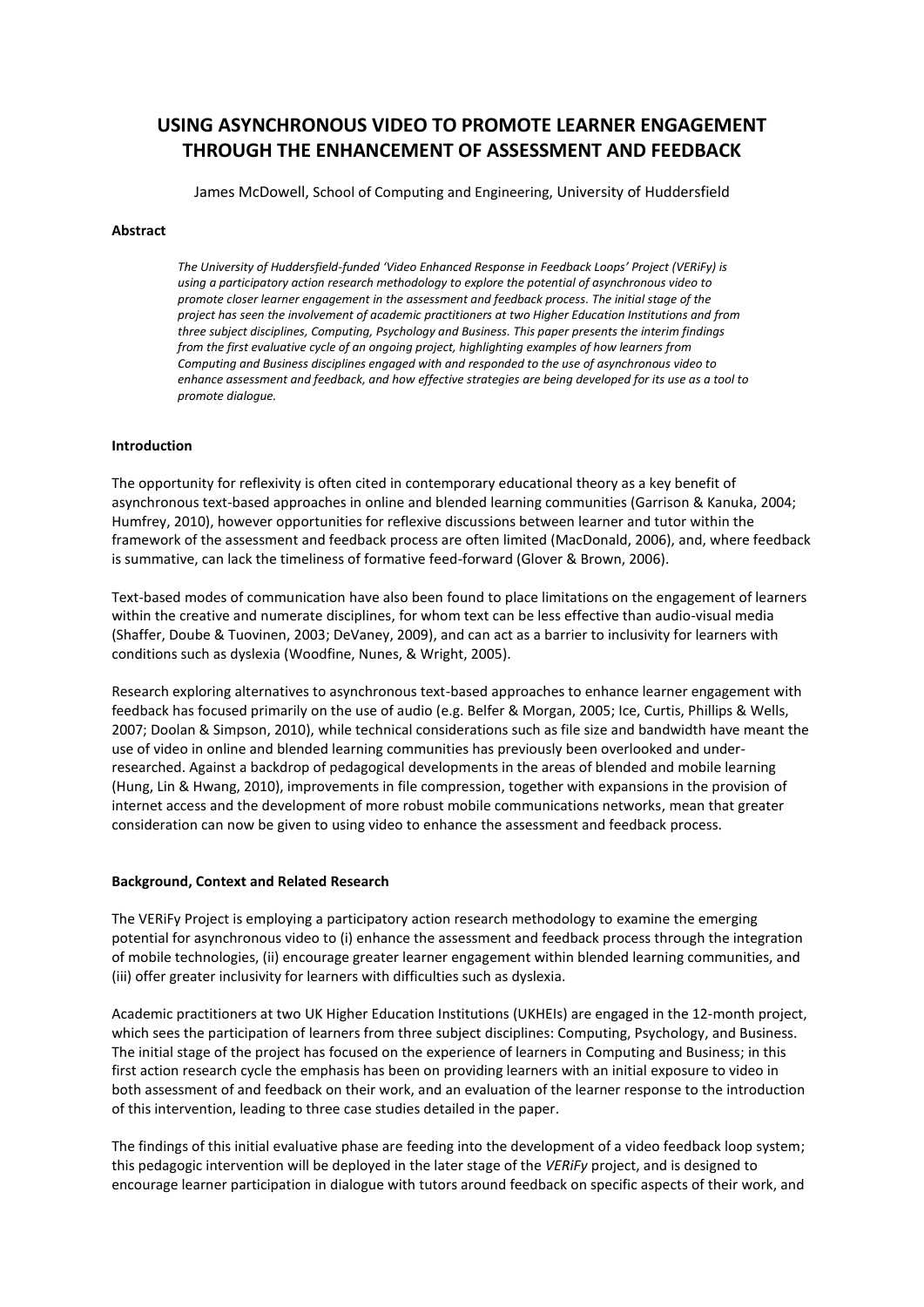to promote a greater degree of reflexivity by situating the feedback process at the centre of a conversational framework (Laurillard, 2002).

#### *Blended Learning*

Blended learning is well established, although a broad range of definitions of this term appear in the literature. Procter offers a simple definition, describing blended learning as "the *effective* combination of different modes of delivery, models of teaching and styles of learning" (2003, p. 3), although specific reference to any online element is notably absent, whereas for Rovai & Jordan this is an integral component: "a blended course can lie anywhere between the continuum anchored at opposite ends by fully face-to-face and fully online learning environments" (2004, p. 4).

Garrison & Kanuka describe blended learning as an "emerging trend in higher education to blend text-based asynchronous Internet technology with face-to-face learning" (2004, p. 96), highlighting the requirement for "effective integration" of these two elements, and emphasising the importance of "not just adding on to the existing dominant approach or method" (p. 97). Notably, the authors focus on the integration of synchronous face-to-face (F2F) with asynchronous *text*-based communications (ATCs), but do not explore wider blends of F2F with other asynchronous forms of online communication such as audio or video, which lend themselves to application in creative and numerate disciplines more naturally than ATCs (cf Boyle, Bradley, Chalk, Jones & Pickard , 2003).

For the purposes of this study, Rovai and Jordan's (2004) broad definition of blended learning is adopted, whereby elements of online activity are effectively integrated with F2F learning, rejecting Garrison & Kanuka's (2004) insistence on the necessity of using ATCs.

#### *Asynchronous Video*

As noted by Griffiths & Graham, "self recorded video clips contain many of the verbal and non-verbal cues that exist in a face-to-face environment" (2009, *Asynchronous Video*, para. 2). While uni-directional asynchronous video can afford learners opportunities for repeated playback of the media otherwise unavailable in a nonrecorded face-to-face setting, employing a dialogic strategy offers opportunities for learners to harness the benefits of both the reflexivity of asynchronous learning, and those visual and non-verbal cues absent in a textbased environment.

#### *Mobile learning*

Expansions in the availability of video-enabled mobile communications devices have been accompanied by the rise of a technological context ripe for a proliferation in mobile learning; while the emergent ubiquity of smartphones does not in itself mean that either learners or tutors are fully prepared for a new age of mobile learning (Corbeil & Valdes-Corbeil, 2007), research suggests that formative assessment-based approaches to mobile learning can result in improvements in both students' attitudes to learning and their overall achievement (Hwang & Chang, 2011). Against this background, it is anticipated that the development of feedback-response systems which enable learners to access feedback in video form, and to respond using camera-enabled phones, will support engagement with formative feedback.

#### *Dyslexia*

Dyslexia is recognised as a "protected characteristic" covered by the provisions of the Equalities Act 2010, with the implication under the Special Educational Needs and Disability Act 2001 that UKHEIs are required to ensure that "disabled students are not placed at a substantial disadvantage in comparison with students who are not disabled" (HMSO, 2001, c. 10). Typically, a learner diagnosed with dyslexia will experience discontinuity in the visual processing of textual information, with observable effects ranging from minor misspelling of words to more significant degrees of inability to process information from textual sources.

Against the background of an emphasis on asynchronous text-based learning resulting from strategies to promote reflexivity, learners with dyslexia can find themselves placed at a disadvantage by approaches which emphasise an asynchronous text-based definition of blended learning (Woodfine *et al*, 2005). Research has found, however, that learners with dyslexia can display improved engagement with feedback which has been provided as an audio commentary (Hope, 2010), and by substituting an asynchronous video conversation for text-based feedback it is hoped to afford learners with dyslexia greater opportunities to engage more closely with feedback through the removal of this serious obstacle.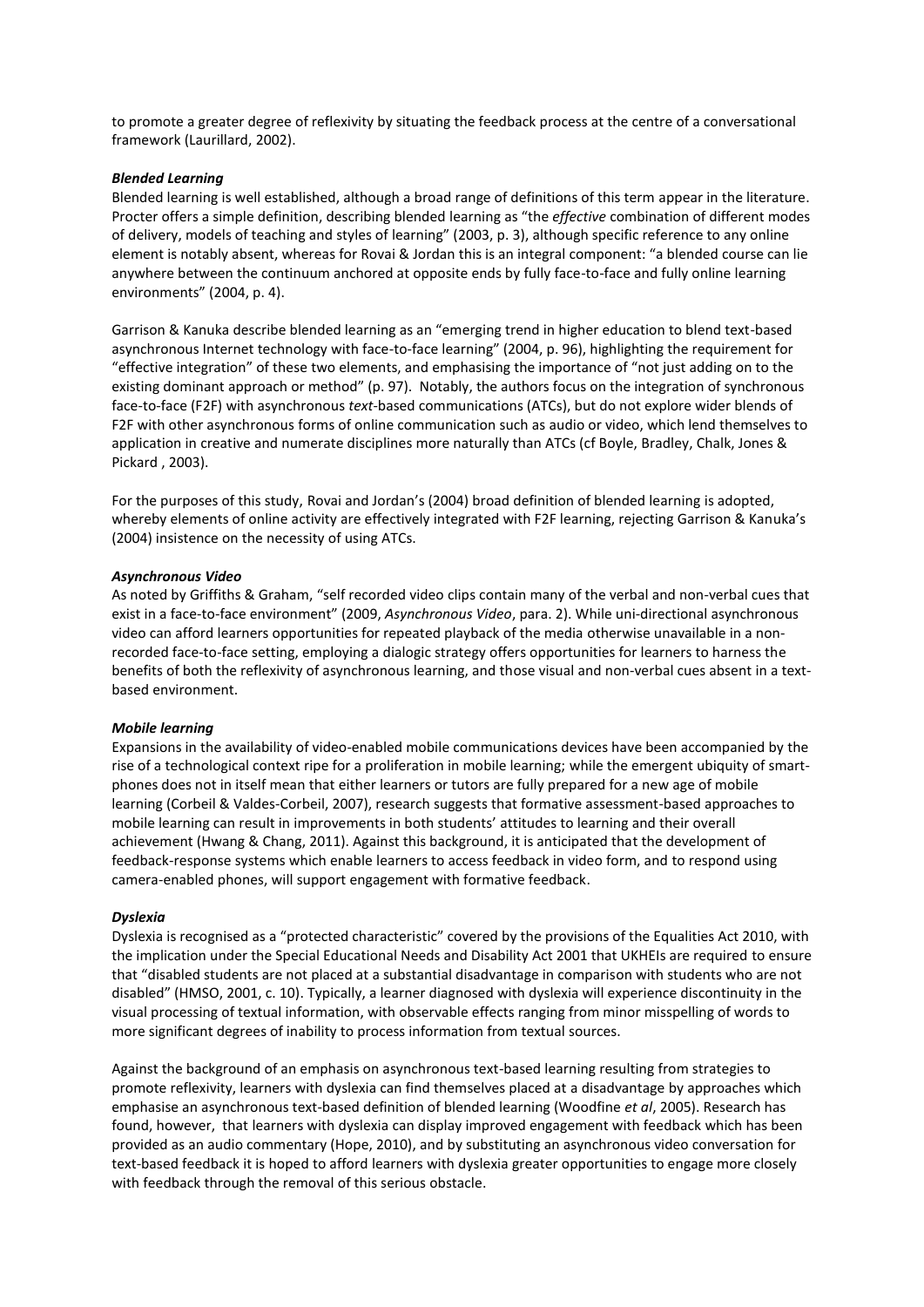### **Case Studies Exploring Video-Enhanced Feedback**

### *Computing*

Undergraduate learners studying computer games within the Department of Informatics at the University of Huddersfield currently use the *Mahara* e-portfolio system to demonstrate the development of games and to showcase their work within a 'closed' blended learning community. Individual learners may elect to make their e-portfolio visible outside the community, however the pedagogy is one of providing a safe place to experiment with ideas and development techniques, and the option of restricting access to logged in registered users is adopted by default. Learners populate 'Views' with weekly blog entries documenting the development of their work, supplemented by concept artwork, screenshots and video walkthroughs, while the games themselves can be downloaded for peer review, with the facility for feedback to be left by peers and tutors.

#### *Case Study 1: Computing – Year 1*

Thirty-five learners were engaged in two computer game development exercises, working collaboratively on 3D game design and 2D game programming briefs which were later assessed on an individual basis. The learning blend saw learners spend one session of two hours per week in a studio setting where a broad range of instructional video tutorials were embedded within the e-portfolio system as resources to scaffold learning (Vygotsky, 1978), while the tutor was available to provide face-to-face feedback on work-in-progress. Learners were expected to spend 12 hours per week working unsupervised, however the tutor was available for email contact outside the studio session. The learning design required individual presentations at three stages: concept development and storyboarding, work in progress, and finished product. Video evidence of presentations was recorded using screen-capture software, while the presentation narrative was recorded using a clip-on microphone, with the two streams integrated into a single file by Techsmith's *Camtasia Studio*.

Presentations lasting c.5-8 minutes typically generated a file-size of 0.8-2.0Mb per minute once reduced to a resolution of 640x480 and compressed to MP4 format by the *Camtasia* software, resulting in a requirement to handle files in the range 5-15Mb. Tutor feedback was integrated with the learner's video file by recording a voiceover in conjunction with the use of the cursor to highlight areas of significance on the screen. In the majority of cases, only short clips from the learner's presentation were required for the production of the video feedback file, resulting in video feedback files of 2-4 minutes in duration, and the adoption of this approach yielded final output file-sizes of 1.5-6.0Mb. These files were well within the institutional file-size limit for email attachments, and the video feedback was then emailed to each learner individually; around 50% of learners in this group use a smartphone, with applications synched to their university email accounts notifying them of the arrival of new messages.

A qualitative evaluation of this approach was conducted using semi-structured interviews both with learners and, later, tutors, with follow-up questions sent by email.

#### *Case Study 2: Computing – Year 2*

Twenty-five learners were engaged in a collaborative group-work computer game development exercise, working in teams of five learners comprised of one programmer and four designers. The learning blend saw learners spend one session of three hours per week in a studio setting where the tutor was available to provide face-to-face feedback on work-in-progress in the role of project manager, or 'coach' (cf Schön, 2000). Learners were expected to spend 12 hours per week working unsupervised, and as the tutor was engaged on a part-time basis there was no other contact between tutor and learners outside of the studio session. The learning design required regular group presentations of work in progress, and engagement on a monthly basis with a self-peer-tutor assessment process (McConnell, 2006). Video evidence of presentations was dualrecorded using both screen-capture software and tripod-mounted Cisco *Flip* camera hardware; once again, the presentation narrative was recorded using clip-on microphones, and integrated with the screen capture file recorded using *Camtasia*.

Presentations lasting 15-20 minutes typically generated a file-size of 30-35Mb per minute from the *Flip Ultra* camera at 640x480 in the device's native MP4 format, however once the file was compressed using the *Camtasia* software, file-sizes of 2.0-3.0 Mb per minute were achieved, resulting in a requirement to handle files of 30-60Mb.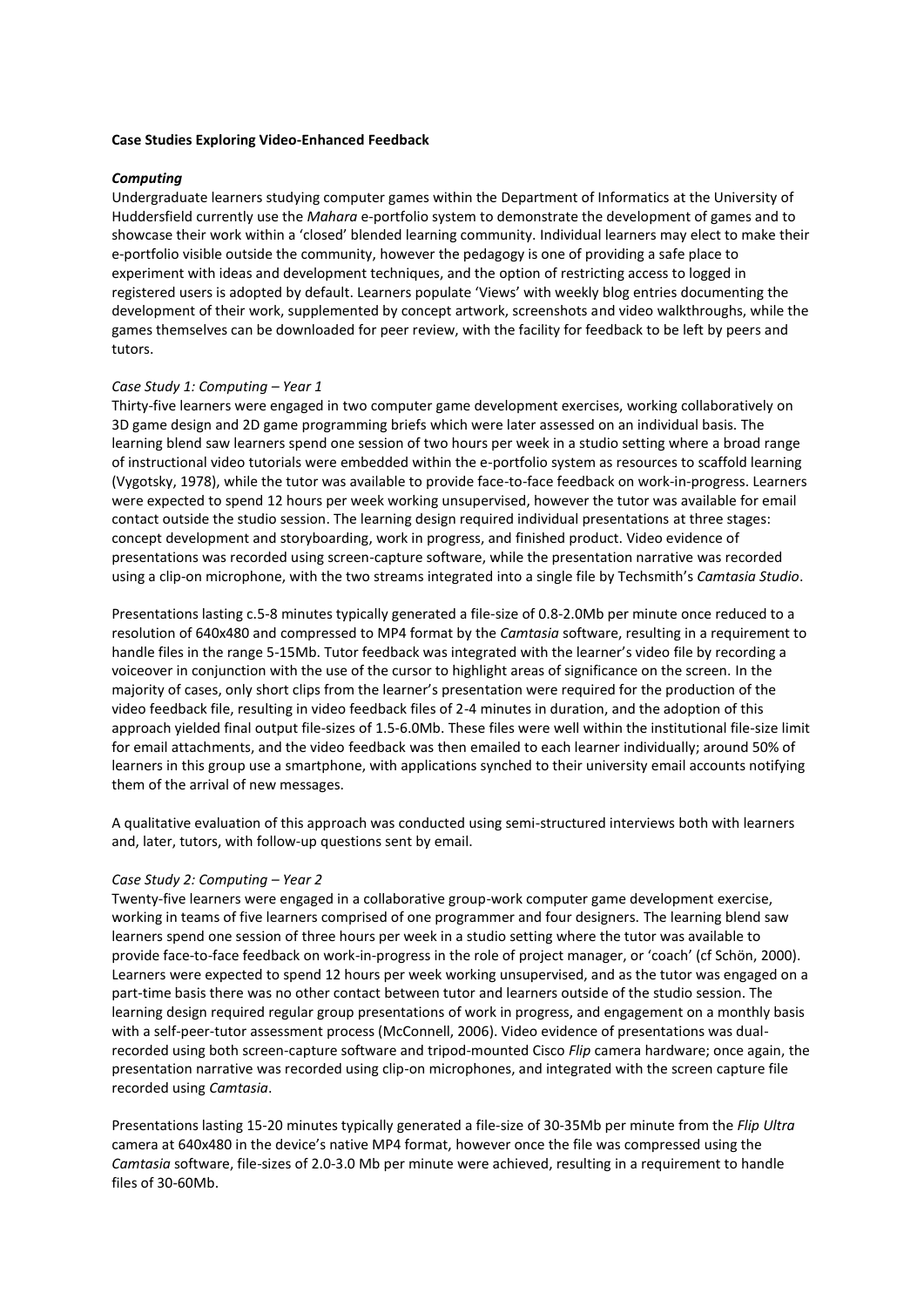Screen captured videos were captured directly through Camtasia at a native resolution of 1280x1024, resulting in raw file-sizes of around 120Mb per minute in the native AVI format. Once the screen resolution had been reduced to 640x480 and the files compressed, the resulting output in MP4 format yielded file-sizes of 0.8- 1.0Mb per minute, resulting in a requirement to handle files of 12-20Mb.

Video files were then uploaded to the group's private dedicated space on *Mahara*, affording team members the benefit of the opportunity for reflexive self-evaluation while also allowing any absent individuals to view the recordings for the purpose of peer-review. Tutors then overlaid clips extracted from these videos with talking-head feedback/feed-forward recorded using a laptop webcam, combining and compressing the files using *Camtasia*'s video editing facility, before making these available in *Mahara* in the same manner.

Finally, learners recorded their own feedback to tutors on the feed-forward received from them, thereby engaging learners and tutors in a conversational framework, intended both to ensure that the learner voice was heard within the learning process, and to provide a mechanism through which to clarify areas in which misconceptions might arise. Learners were encouraged to provide evidence of engagement with this process by producing a further video demonstrating any amendments or improvements to their games based on the peer feedback received during the live presentation and the tutor feedback received in video format.

In common with Case Study 1, this approach was also evaluated qualitatively, using a similar combination of semi-structured interviews, with follow-up questions sent by email.

#### *Business*

#### *Case Study 3: Business – Year 1*

In the Business School at Edge Hill University, an academic tutor employed a low-tech, low-cost approach with 20 Year 1 undergraduates who were required to give group presentations on a topic in groups of 5 learners; within the learning design for a module, the emphasis of the exercise was on demonstrating the quality and effectiveness of presentation skills, with the aim of helping learners to improve their technique. Presentations lasting around 10 minutes were recorded using a 1<sup>st</sup> generation *Flip* camera, initially yielding video files in the device's native format of 30-35Mb per minute, resulting in a requirement to handle files of 250-400Mb, which were transferred to the tutor's laptop.

The tutor then played back the videos on her laptop, using the integrated microphone to record her feedback to learners as a voiceover, before overlaying this onto the audio track timeline of the original video recording of the presentation using the *Movie Maker* software bundled with the *Windows* operating system. Learners were then invited to watch the feedback video in a private setting, and asked to complete a short questionnaire, yielding qualitative data on their experience of receiving feedback.

#### **Findings and Discussion**

#### *Findings - Asynchronous Video*

A key technical consideration identified at the start of the project as carrying the potential to impact negatively on the distribution of video feedback to learners was the associated file-size. One finding emerging from this first action research cycle has been the significance of finding the right balance in the trade-off between filesize and video quality, and the subsequent recognition of the need to develop effective strategies for the distribution and placement of video feedback in order to promote learner engagement with it.

While devices such as the *Flip* camera can record in high definition, creating very high quality content, this can result in excessively large file-sizes for the purposes of distribution, and while it remains feasible to burn large file-size videos to DVD and to hand this to the learner for self-review, this introduces a distancing of the video content from the e-portfolio system. Consistent with Doolan and Simpson's (2010) findings in relation to embedding audio files within a wiki, this study found that levels of learner engagement with feedback and participation in a conversational framework were improved when the feedback was situated within the learning environment itself.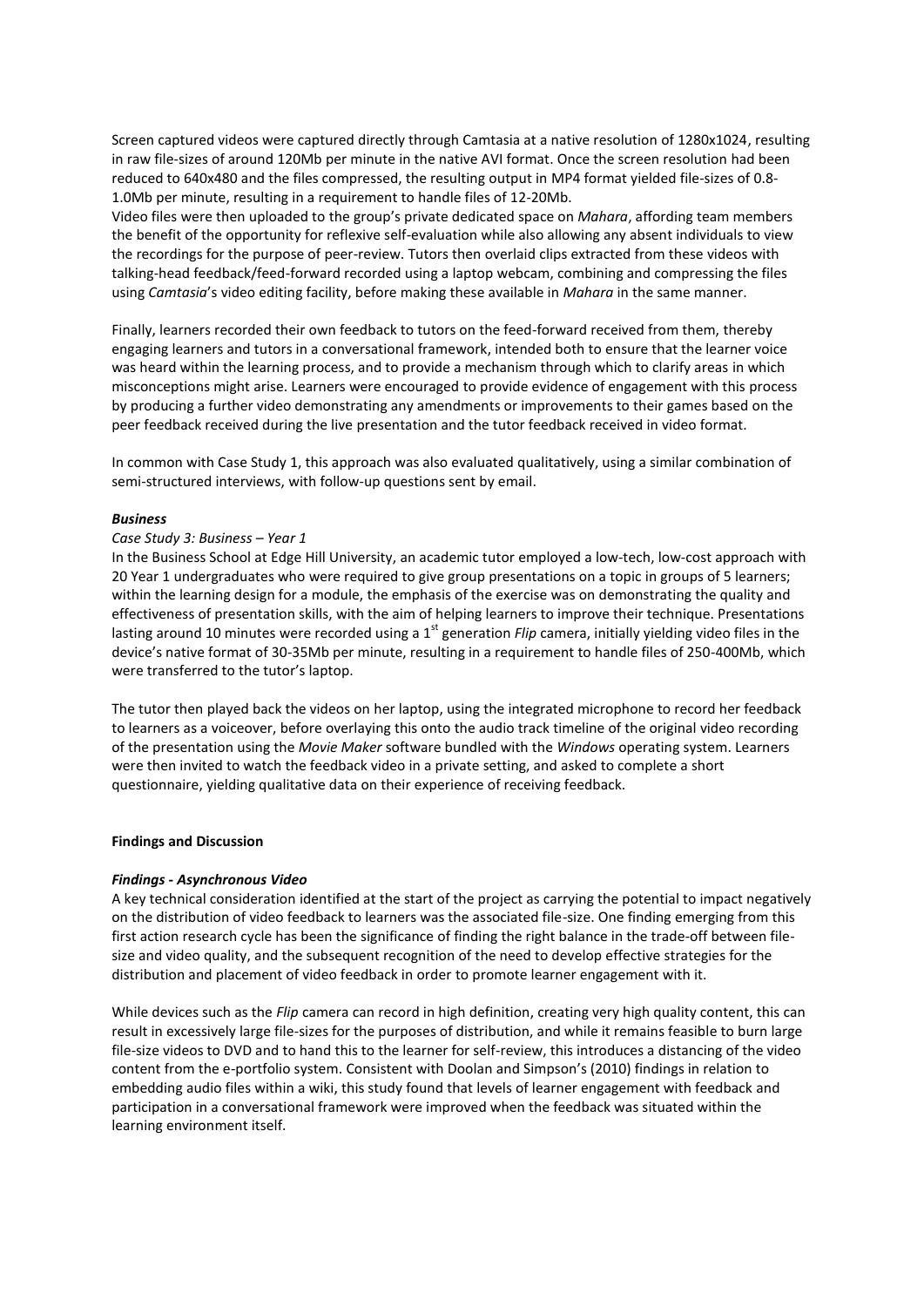Across all three participant groups there was an overwhelmingly positive response to the introduction of video as a technology to enhance assessment and feedback within their subject areas. Reflecting on the first video received, one Computing group learner, Participant 2S, noted that:

*"... even a short voiceover of the presentations by the tutor would have been very useful, but watching that video of our presentation from Mahara with[ the tutor] as a 'talking head' I thought was fantastic; great quality and sound and I had no problem with buffering when skipping back and forth ..."*

... while another offered the following comment:

*"... putting the feedback video inside our group's Mahara area was a really good idea – having it right there alongside our blogs and shared discussions meant we could go back and watch it again to check we'd picked up on everything we needed to look at as we continued developing our game ..."*

In contrast to this enthusiasm however, one Y1 learner gave negative expression to the experience. Reporting a personal learning preference for feedback through synchronous face-to-face contact, Participant 1AM cited the delay in the opportunity to ask questions as a drawback:

*"If the tutor is criticising your work wouldn't it be better if they were there to do it with you there so you can question them on it?"*

Similarly, in the Y2 group, one learner gave a negative account, questioning whether the provision of suitably clear and detailed feedback from tutors on highly technical issues might be better achieved synchronously:

*"When you know there's something wrong in your event-driven animation code and you just want to know where the problem is like I did, well, I'd have preferred to have been able to talk it through with the tutor, say on Skype, or perhaps even using MSN or something."*

These two exceptions notwithstanding, the majority of learners in Computing were clearly engaged with the video feedback process, as further evidenced by those learners who demonstrated their knowledge of video production techniques by offering suggestions for what would constitute an ideal file-size and resolution:

*"I would say it worked fine with a video of around 480p quality (standard TV definition)... [and this] keeps file size down."*

Achieving an optimum balance of quality and proximity to the learning environment therefore appears to be a significant factor in using video to promote learner engagement with the assessment and feedback process.

The duration of the video was identified as a related factor in both the provision of video feedback of an appropriate file-size and the learner engagement with that feedback. Where tutor feedback on a presentation was perceived by learners as overly lengthy this carried the risk of abridged viewing, especially in cases where feedback was detailed and technical. One learner's reflection on this aspect is typical of responses received to a follow-up email interview question on the topic:

*"... any feedback we get which actually shows us how to make our games better is great, but it probably only needs to be 5 minutes long."*

In the Business School group, the tutor suggested it had been the experience of her learners that:

*"... it had been of help to watch the video footage back and ... [they] would find tutor feedback embedded onto the original footage of great use as they felt it would improve their future presentations ... [by providing] detail on specific aspects of their presentation".*

In an aside which highlighted the potential for an efficiency saving in connection with standard requirements for internal moderation and the external examination process, the Business School tutor offered an observation on another benefit of using video, noting that: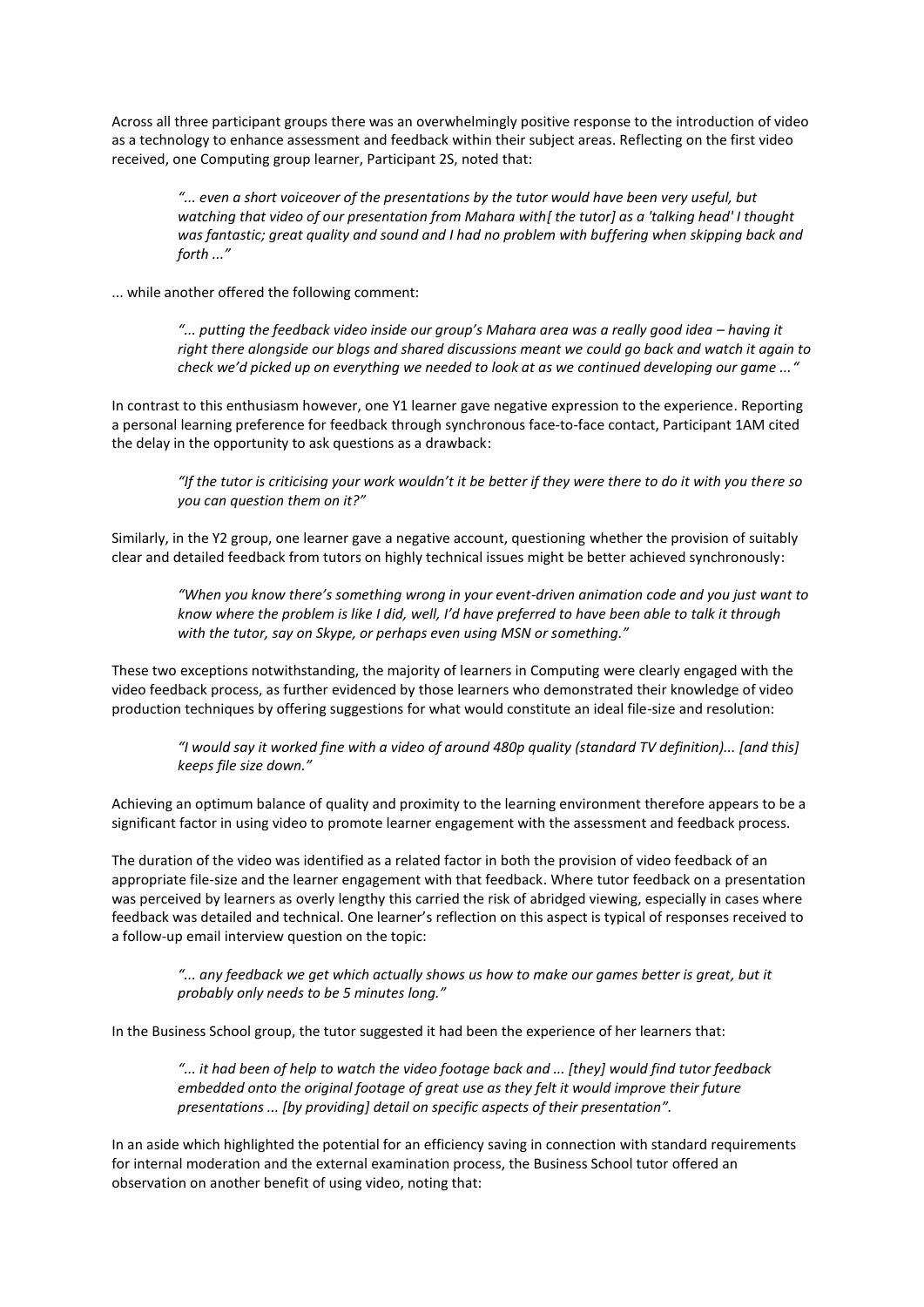*"... the use of the Flip to capture the footage required only one tutor to be present during the presentations, therefore avoiding additional costs for a second tutor and enabled time to be used more effectively. The moderator and external assessor can also have access to this footage subsequently."*

## *Findings - Mobile Learning*

Moves towards the integration of video feedback with expanded provision of mobile learning opportunities received a mixed reception, and while enthusiasm was expressed by a number of Y1 learners, for example Participant 1BG:

*"I loved seeing the tutor's feedback on my iPhone - that was cool! I wish all the tutors would do this!"*

... the financial implications of receiving video on mobile devices was a concern expressed in the cost-benefit analysis approach taken by some Y2 learners, including Participant 2J, owner of an Android-based smartphone:

*"I doubt I'd look at it on my mobile much though, it's just not worth using up my data allowance on it when I can watch it on a uni computer for free!"*

Clearly, the enthusiasm expressed by the Y1 learner yields little in terms of recognition of the *learning* potential offered by mobile learning initiatives, however the willingness to embrace both video feedback and its delivery to a mobile device suggests that moves towards an expansion in the provision of mobile learning opportunities might be welcomed by learners in the future. While recognising concerns surrounding bandwidth implications, this learner's comment highlights the need for greater awareness of the opportunities offered by both localised campus-wide wifi networks and national facilities such as the JANET *eduroam* service.

With many UKHEIs offering registered learners access to web-based connectivity using the wifi functionality embedded in most 3G and 4G-capable smartphones, a minor configuration of the phone to use a university username and password can allow the user to avoid using up potentially costly data allowances on pay-as-yougo services and data-limited monthly contracts. Indeed, the proliferation of campus wifi networks in UKHEIs also increases the feasibility of extending access to mobile devices within libraries and 'learning zones' such as that at Lancaster University, leading to the introduction of schemes such as the *Duke Digital Initiative* at Duke University in the United States where learners were provided with a pre-configured mobile device pre-loaded with campus apps and for use on the campus network (DDI, 2006).

# *Findings - Dyslexia*

There were eight learners with a diagnosis of dyslexia in the two Computing case study groups, five of whom were in Y1 group, and the remaining three in the Y2 group. This represents samples amounting to 14% and 12% respectively. Perhaps unsurprisingly given the nature of the condition, all dyslexia-affected learners stated that they had previously encountered problems with text-based feedback, with one Y2 learner, Participant 2P, commenting:

*"... to be honest, it's always been pointless getting an A4 sheet of comments along with my grade at the end of a module and then expecting me to do anything with it. Looking at some of the feedback I've had on other modules ... well, you know, as someone with dyslexia, I'd be lucky to get through the first paragraph before giving up, and so if I could see from my grade that I'd have to resubmit work for a module I'd just go and see the tutor and say 'what have I got to do to pass?'"*

The same learner's comments on a preference for video over text-based approaches to feedback were typical of those made by dyslexic peers:

*"Getting feedback on my work in a video like this is brilliant, I love it! After making our own videos for the assignment it's really helpful to be able to play them back whenever I want to - and with the lecturer telling me which bits of my work I could improve on I can really pinpoint what I've got to do to get good grades".*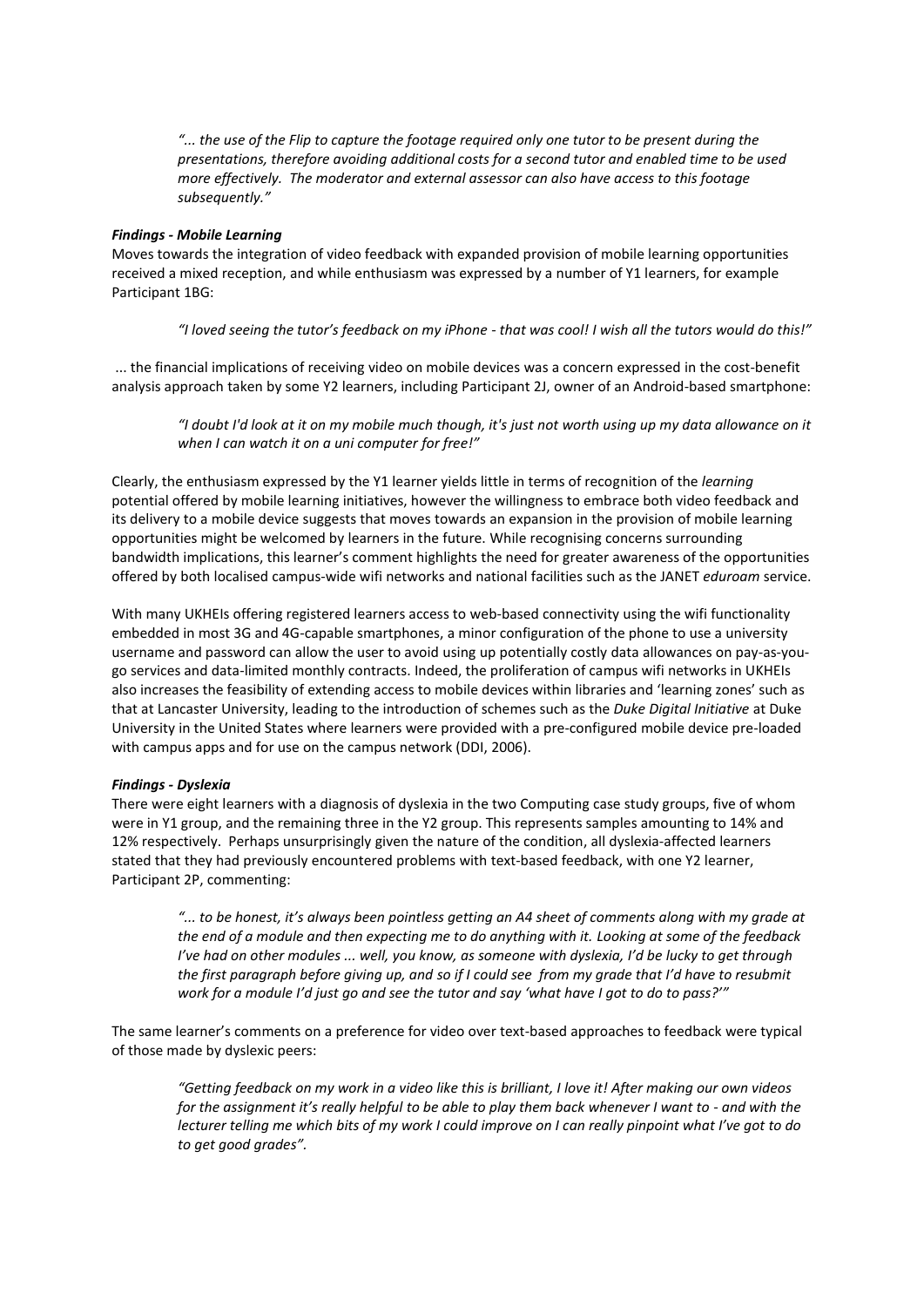While these comments underscore the learner's grade-focused approach to the higher education experience, it is clear that the opportunity to achieve more than a basic pass has excited this learner in particular; following up this point in an interview with the tutor later, it was clear that an improvement in motivation and a desire to engage with feedback had already been picked up on. The tutor reflects:

*"It's been very encouraging to see [Participant 2P] playing a much more active role in the group than I might have expected from his performance last year. We used to send emails back and forth, but it just didn't get to the nub of the issue when we were looking at programming problems, and even attempts to use screenshots only got us so far. This year, well, it seems that using video to assist in solving problems which are essentially visual is making a real difference for him – OK, he still has to battle with the development environment being text-based, but he really seems to be getting the hang of the kinds of patterns in the code which were giving him problems and implementing workarounds accordingly."*

A welcome but unexpected outcome of introducing learners to the practice of producing videos to showcase their work was seen with one dyslexic Y1 learner: Participant 1BC. Entirely independently of the request to capture game-play footage, Participant 1BC began to post videos of work-in-progress to a YouTube account, sending the tutor a link by email in order for the problems in the coding to be presented visually and requesting tips on how to proceed. In the original conception of the *VERiFy* project, it had been intended that the use of *Mahara* as a 'safe-place-to-fail', in conjunction with the development of an intervention offering private accounts for housing and receiving video feedback, would afford learners a degree of privacy regarding feedback on their work, in line with institutional policy.

Pre-empting the deployment of the intervention, Participant 1BC's approach serves as an example of how the repurposing of social technologies for educational ends (cf Hemmi, Bayne & Land, 2009) is not the sole preserve of academics and institutions, but can also be very much learner-led.

### *Findings - Summary*

The overall learner and tutor response to the use of asynchronous video has thus far been overwhelmingly positive, with many requests received from learners in Computing for the scheme to be extended to other modules. Those learners who received feedback as a talking-head overlay reported very high levels of satisfaction with the process, and there are indications that levels of engagement with the feedback have been boosted, while those learners who received tutor feedback as an audio voiceover overlaid onto a video indicated an expectation that the use of a talking-head commentary on their work would be of additional benefit.

The *VERiFy* project will move into its second stage in September 2011, seeing the deployment of the video feedback loop system across a broader range of subject areas, and while it is clear that there is enthusiasm for mobile learning from some learners, the indications from the initial phase of the project suggest that engaging learners with mobile learning may require tailored training for both academics and students.

This study has also found that the use of asynchronous video as a vehicle for the delivery of feedback has afforded improved inclusivity for learners with a diagnosis of dyslexia, with clear indications of learners acting on feedback and benefitting from it. Against this background, the evidence appears to suggest that asynchronous video can be used to enhance assessment and feedback for dyslexic learners, begging further empirical research and engaging with participants from a broader range of disciplines and subject areas.

#### **Conclusion**

This paper has outlined the interim findings emerging from the initial evaluation of a project which has thus far focused on the use of asynchronous video with relatively small groups of learners in two disciplines; as such, the paper makes no claims for the generalisability of the findings. Clearly though, there is no one-size-fits-all approach to feedback, and it is recognised that even in the most visual of subject areas there will always be some learners who will prefer F2F or text-based feedback. Further to this, it is recognised that learning preferences may change according to differing circumstances, and while a learner might on one occasion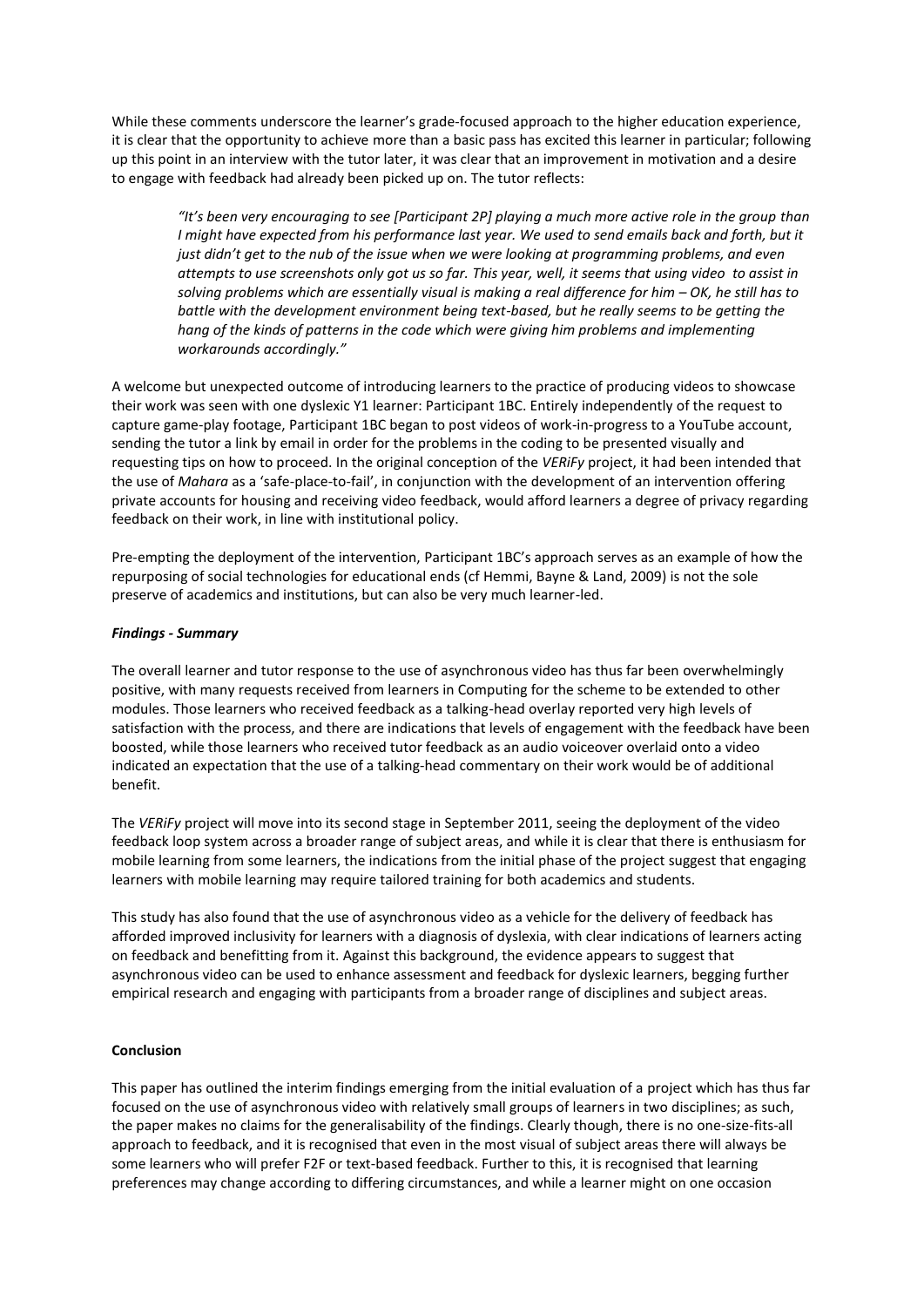prefer video-based feedback to text, there will almost certainly be other occasions when the same learner might prefer a synchronous F2F discussion of some aspect of their work. Similarly, while a computer hardware failure might mean that the opportunity to access video feedback on a mobile phone could become invaluable, on another occasion a learner might simply benefit from a URL sent in an email.

The conclusion to be drawn here is not that video feedback should replace text or F2F-based approaches, but that it can act as a supplementary mechanism to enhance the assessment and feedback process, and promote learner engagement with it. While it may be desirable that technology should not dictate pedagogy, it is perhaps equally important that we do not allow a strict adherence to pedagogy based on asynchronous textbased learning to restrict the investigation of opportunities afforded by other technologies, instead re-focusing our efforts on developing a symbiotic relationship between pedagogy and technology to achieve the optimal balance of *blended feedback* for our learners.

#### **References**

Belfer, K. & Morgan, T. (2005). Enhancing teaching presence and reducing distance using voice technologies. In G. Richards (Ed.), *Proceedings of World Conference on E-Learning in Corporate, Government, Healthcare, and Higher Education 2005*, pp. 537-542*.*

Boyle, T., Bradley, C., Chalk, P., Jones, R., & Pickard, P., (2003). Using Blended Learning to Improve Student Success Rates in Learning to Program. *Journal of Educational Media, 28*(2-3), 165 – 178.

Corbeil, J.R. & Valdes-Corbeil, M.E. (2007). Are You Ready for Mobile Learning? *Educause Quarterly, 30(2)*, 51- 58.

DDI, (2006). *Duke Digital Initiative End of Year Report*. Retrieved 23<sup>rd</sup> February 2011 from http://cit.duke.edu/pdf/reports/ddiEval0506\_final.pdf

DeVaney, T.A. (2009). Impact of Video Tutorials in an Online Educational Statistics Course. *MERLOT Journal of Online Learning and Teaching*, *5*(*4*), 600-608.

Doolan, M. A. & Simpson, M. (2010). Engaging Tutors and Learners through Audio Supported Pedagogy. In Proceedings of the 5th Annual Blended Learning Conference, 16<sup>th</sup>-17<sup>th</sup> June 2010. Hatfield: University of Hertfordshire.

Garrison, D.R. & Kanuka, H. (2004). Blended learning: Uncovering its transformative potential in higher education. *The Internet and Higher Education*, 7, 95-105.

Glover, C. & Brown, E. (2006). Written Feedback for Students: too much, too detailed or too incomprehensible to be effective? *Bioscience Education, 7(3)*. Retrieved 1<sup>st</sup> March 2011 from http://www.bioscience.heacademy.ac.uk/journal/vol7/beej-7-3.pdf

Griffiths, M.E. & Graham, C.R. (2009). Using Asynchronous Video in Online Classes: Results From a Pilot Study. *International Journal of Instructional Technology and Distance Learning, 6(3).* Retrieved 11<sup>th</sup> December 2010 from: http://www.itdl.org/Journal/Mar\_09/article06.htm.

Hemmi, A., Bayne, S., & Land, R., (2009). The appropriation and repurposing of social technologies in higher education. *Journal of Computer-assisted Learning, 25*, 1, 19-30.

HMSO, (2001). *The 2001 Special Educational Needs and Disabilities Act.* London. Retrieved 12<sup>th</sup> January 2010 from [http://www.opsi.gov.uk/acts/acts2001/ukpga\\_20010010\\_en\\_4#pt2-ch2-pb1-l1g28](http://www.opsi.gov.uk/acts/acts2001/ukpga_20010010_en_4#pt2-ch2-pb1-l1g28)

Hope, S. (2010). Giving audio-visual feedback using Jing and GradeMark. Retrieved 20<sup>th</sup> March 2011 from http://www.bioscience.heacademy.ac.uk/ftp/casestudies/hope.pdf

Humfrey, P. (2010). *Digital 'deviants' and the spirit of '68*, Times Higher Education, 18th November 2010. Retrieved 11<sup>th</sup> December 2010 from

http://www.timeshighereducation.co.uk/story.asp?sectioncode=26&storycode=414268&c=1.